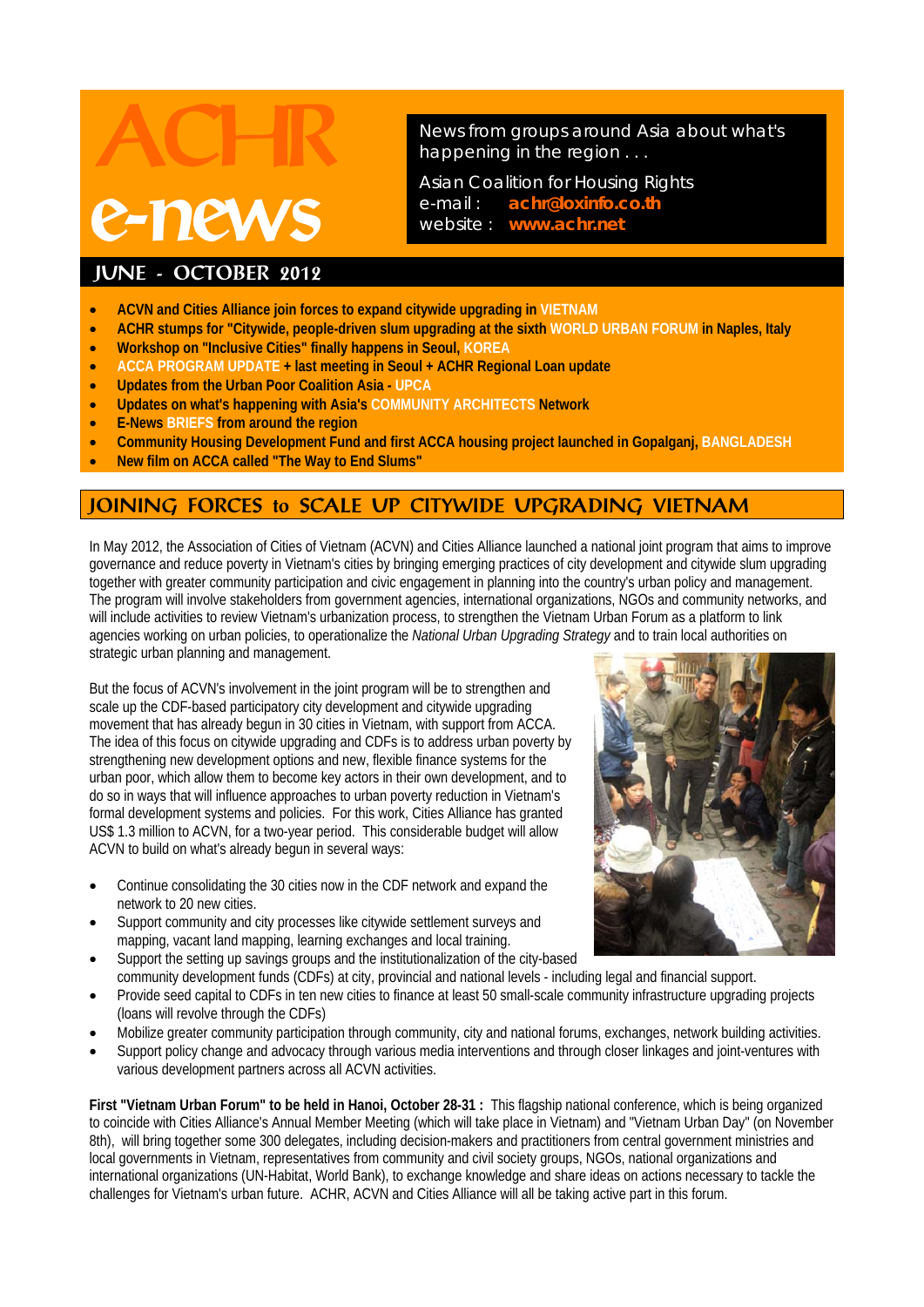## **ACHR AT THE SIXTH WORLD URBAN FORUM in NAPLES**



To many, the World Urban Forums that UN-Habitat organizes every two years are great opportunities for people working in all aspects of urban development to catch up with old friends, make new connections, learn what others are doing, show their own work, and get a big dose of new energy and ideas. But others wonder whether they are worth the millions spent on flying in the tens of thousands of professionals and officials who've come to Nairobi (2002), Barcelona (2004), Vancouver (2006), Nanjing (2008) and Rio de Janeiro (2010), and whether they make any real difference in how cities are developing. But one way or ther other, these World Urban Forums are without a doubt the mother-of-all urban development talk shops, with their thousands of delegates and thick schedules of seminars, networking events, round table discussions, campaigns, assemblies,

training events, plenaries, exhibitions, film and book launches. They're like gigantic shopping malls, where projects, ideas, organizations and people are laid out in attractive displays, to be bought, sold and haggled over - and business is always very brisk.

**The sixth World Urban Forum** was held in September, in the Italian city of Naples, and ACHR decided to send a team, not just for the fabulous coffee and ice-cream, but as a chance to wave the banner for "Community-driven and citywide slum upgrading," and to bring the voice of poor urban community people into a dialogue on cities that is overwhelmingly cornered by professionals. Our team of 22 included community leaders and their supporter professionals from Thailand, Nepal, Cambodia, Vietnam, Philippines and Mongolia. When our little Asian force was added to a team of another 40 in the SDI team, mostly from Africa, we made a considerable community presence in Naples. A few highlights from Naples:

**Exhibition of citywide upgrading by people :** ACHR booked a double-size booth in the exhibition hall at the WUF "Mostre D'Oltremare" venue in Naples, right next to the SDI booth, and we lined the booth (spilling over onto the surrounding walls!) with posters which showcased many of the ACCA-supported citywide housing and settlement upgrading projects communities around Asia are implementing. The ACHR / SDI exhibition booth served as our headquarters for meetings, video showings, impromptu dialogues, lunch-breaks and for distributing all the brochures, newsletters, flyers and DVDs we brought with us.

**Parallel "World Urban Poor Forum" :** The ACHR team also took part in a series of dialogues on issues of sanitation, upgrading and partnerships, organized by SDI as an alternative forum belonging to community people. Each of these dialogues was preceded by a noisy parade of singing, banner-carrying community people

through the exhibition hall, to announce the sessions and inject into this coolly professional milieu a taste of community dash: *"Viva slum dwellers of the world, Viva!"* As Jockin said, in introducing the first of these dialogues, *"People always want to teach us. They think because we have no diploma we can't do anything for ourselves. But it is the poor who make a difference in this world. Without our participation, no development can take place. We are going to use this World Urban Forum to make a clear announcement to the world that people should be the center of the solution."* It was agreed that these dialogues in Naples would be the first step in a revival of exchanges, mutual support and collaboration between community groups in the SDI and ACHR networks, in Asia, Africa and Latin America.

**The city of Naples :** Wilma at SDI had wisely booked us all rooms in a modest hotel just a ten-minute walk from the WUF venue, in a run-down working class suburb in the western part of Naples. Besides being very convenient for the meetings, this billet gave us a chance to see at least a little of the underside of the city, which despite its beauty and antiquity remains one of Italy's poorest and most troubled by unemployment, housing problems, organized crime and deteriorating infrastructure. But there were also opportunities to sneak in a little touristy rambling around the ancient ruins of Pompeii, along the lemon-tree-lined boulevards of Sorrento and in the maze of ancient piazzas and palazzos in Naples' historic center - not to mention a chance to sample the city's famous pasta, buffalo-milk mozzarella, seafood and pastries at a buffet dinner hosted by our friends at the Bill & Melinda Gates Foundation in a restaurant overlooking the Bay of Naples.







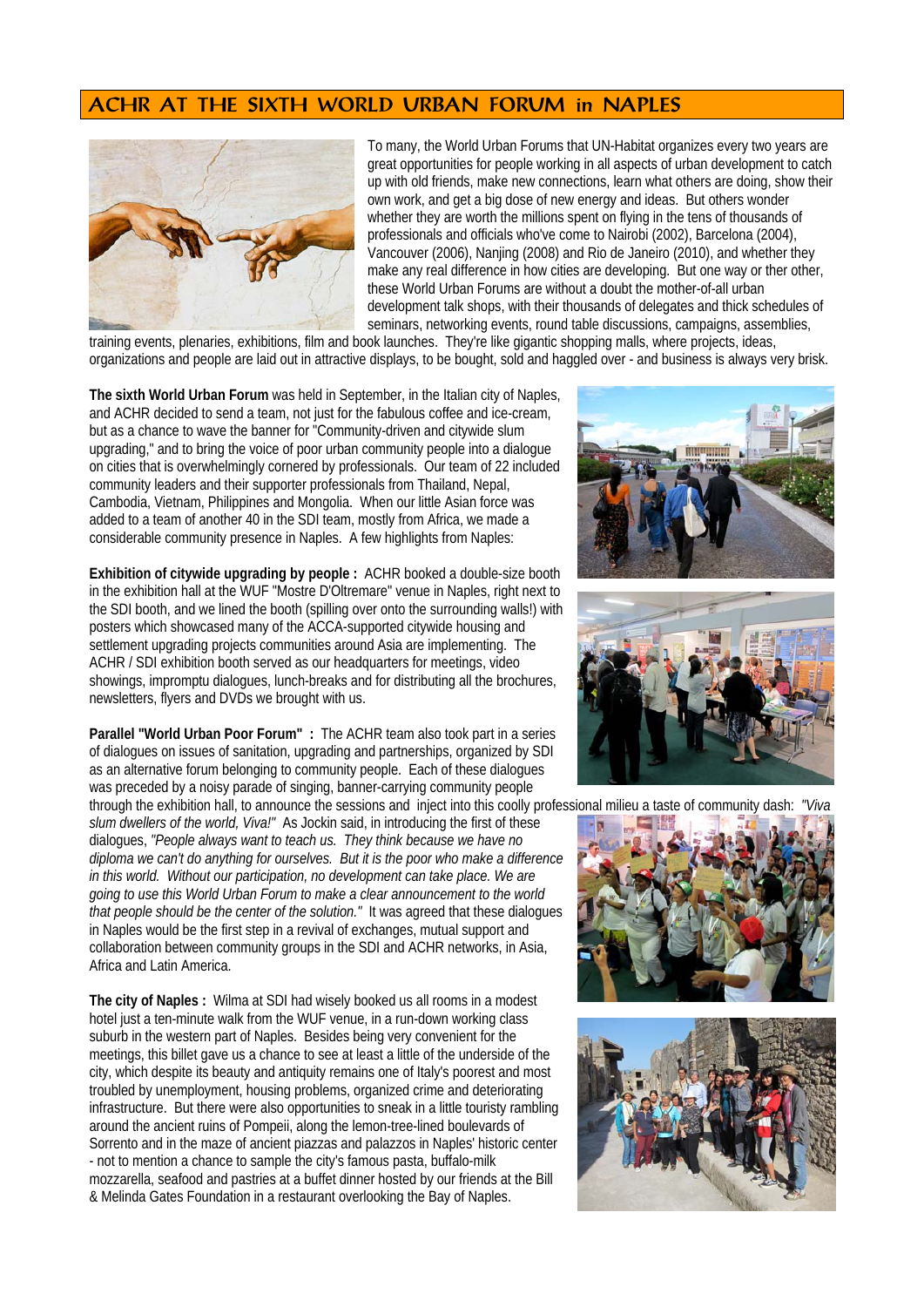## **SEMINAR on CITYWIDE, PEOPLE-DRIVEN UPGRADING at WUF NAPLES**

The main event at WUF for the ACHR team was the two-hour seminar (or "networking event" in WUF parlance) we organized on the afternoon of September 4th, on the subject of *"Scaling up slum upgrading: Connecting neighborhood projects, citywide programs, and national policies."* The idea was to draw on the experience of the past three years implementation of ACCA to make a case in this big, international forum that solving Asia's urgent problems of poverty and housing is actually possible, if the great development force which already exists within poor communities can be unlocked and supported as the primary agent of that change. To bring out this message, we organized the seminar a bit differently than others:



instead of putting a panel of "experts" up on a dais to expound and field questions, we asked a series of four key questions about citywide upgrading and the role of poor communities, and opened up the floor for answers. (*Why does it have to be citywide? Why do community people have to do it? Why savings and community finance? How can citywide and people-driven upgrading be nationalized and made into policy?*) Most of the 30 speakers in this lively workshop were community people, professionals and city officials who spoke from their own real experiences on the ground with citywide slum upgrading. Then, at the end, we asked friends from the UN, from Habitat for Humanity, Citynet and from IIED to respond to the stories they'd just heard from communities. *The ACHR seminar has been transcribed and an illustrated version of the transcript can be downloaded from the ACHR website.* 



**DECLARATION on CITYWIDE UPGRADING :** Before going to Naples, the groups in many of the countries that are implementing ACCA projects on the ground were asked to discuss the past three years of their work internally and to send us their impressions about citywide and community-driven upgrading: how it has changed their communities, their cities and their urban poor movement and how it can be scaled up. The fruits of this region-wide gathering of ideas were then distilled into a draft *"Declaration of commitment and action on citywide upgrading, by organized urban community groups in Asia"* - a summary of which was read at the end of our ACHR seminar in Naples, by Diana Mitlin. What better venue, after all, for making a global declaration to start doing things differently than in this kind of global conference! Here's a super-brief, bullet-point version (*for the full text, contact ACHR*) :

- We need to identify new ways to address housing problems at scale. Much of the housing in cities in Africa, Asia and Latin America has been built by the urban poor. But it usually gets ignored or classified as part of a slum and declared illegal. The city would be much worse off without this housing, which also provides accommodation for much of the city's workforce. Imagine what could be done to improve housing at a city scale if governments and international agencies worked with the urban poor and their capacities to build and improve houses and contribute to upgrading in very resource efficient ways.
- There are enough city governments that have looked at slum and squatter upgrading in this new way and working with poor community organizations as equals to show what is possible. Over 500 cities in Asia have done so.
- We have to support this people's process and the force it can bring to city upgrading. Let them be the key actors in identifying what should be done and helping to plan and manage it. The experience to date in cities that have tried this show that very big scale change can be achieved without large-scale funding.
- We have to use finance in different ways so external finance supports the urban poor's own resources. In ways that support and enhance community-driven processes so that external funding is used to its maximum. .
- We, the organized urban poor communities of the global South want to be part of this change but the mechanisms and finance are not there to support us. This has to change. We offer governments and international agencies our knowledge, our skills and our capacities to work together and to use finance and other resources efficiently. And we set a target to reach all cities in the next ten years.
- This Declaration signifies a commitment on behalf of urban poor community groups to continue to work collectively to improve our lives on a city-wide scale, wherever possible doing so with the engagement of other actors, from local and national government, and development agencies, to together achieve a vision of pro-poor, just and livable cities.

*(Right) The 16-page brochure, "Citywide upgrading is possible", which summarizes the ACCA Program to date, was prepared for handing out in the World Urban Forum in Naples. An electronic version of this document can be downloaded from the ACHR website.* (www.achr.net)

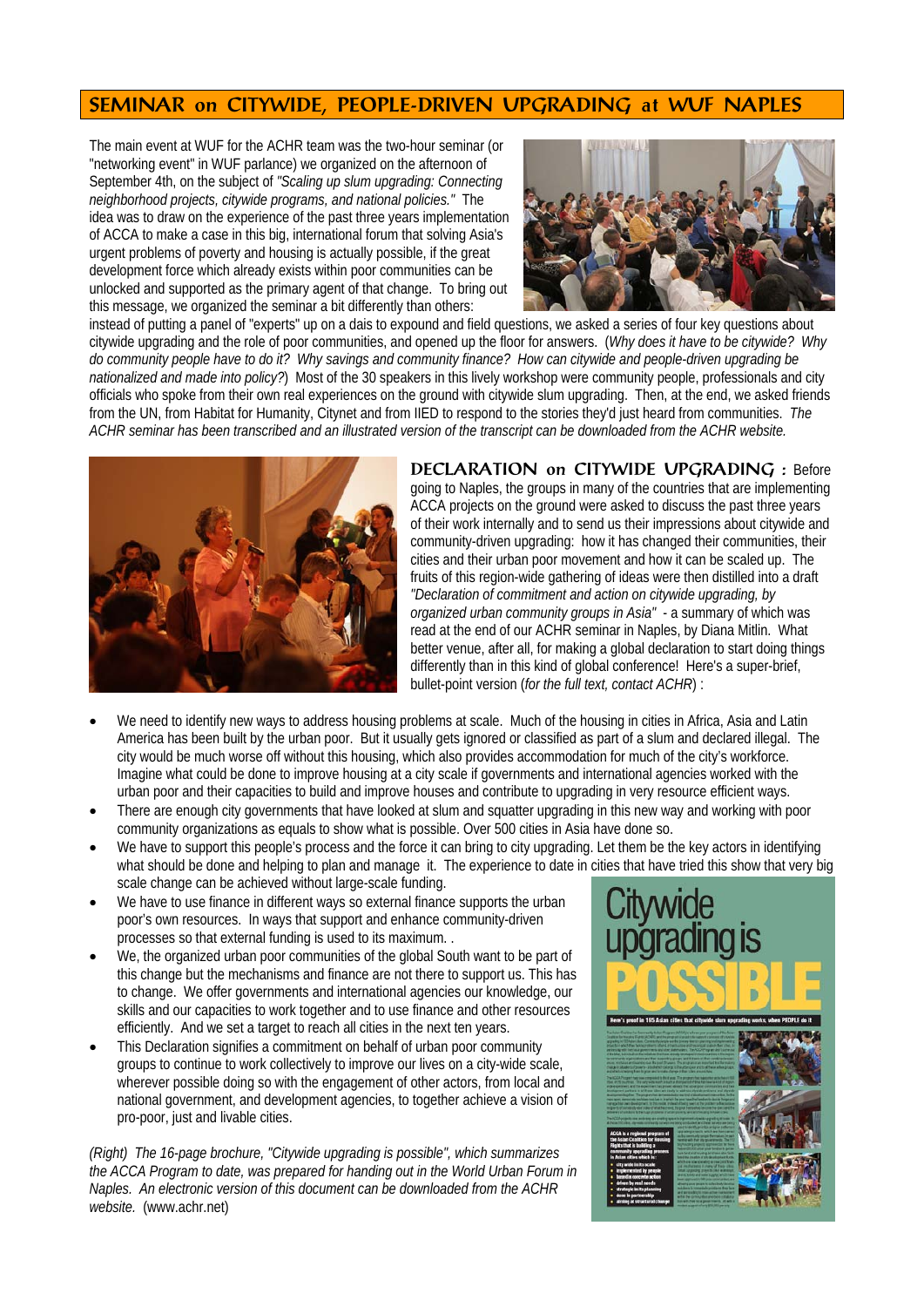# **WORKSHOP ON "INCLUSIVE CITIES" in SEOUL, KOREA**



Tthe "Inclusive Cities Workshop" in Seoul finally happened on August 10 2012, as a collaboration between ACHR, Citynet, Asian Bridge, the Seoul Metropolitan Government and the network of "vinyl house" communities in Seoul. The one-day workshop was an attempt to help find solutions to the urban poor housing situation in Korea and to provide a platform for the urban poor communities to discuss possible solutions with Seoul Metropolitan Government - especially with its progressive new mayor, Won-Soon Park, who was elected last year. Mayor Park, who is an active human rights lawyer, is already bringing about some big changes in the city, and changing the focus to a more community organizing style of community development, as an alternative concept to the "New Town" style redevelopment and the big evictions that invariably go with it. His tenure as mayor is creating a new political space Seoul's urban poor and represents a golden opportunity to

explore alternatives to Korea's brutal redevelopment policies, which pushing thousands of low-income tenants who cannot afford housing in their redeveloped neighborhoods into informal "vinyl house" squatter settlements and squalid daily-rental rooms.

#### **It came out during the meeting that Korea's newest national hero - a gymnast who had just won a gold medal at the London Olympics - had grown up in one of Seoul's "vinyl house" squatter settlements, which are home to 18,000 people.**

The meeting was a chance to connect with key ACHR friends like Professor Ha, Father Mun-Su Park and friends at KOCER and KCHR. ACHR's team of participants included community leaders and their supporters from 11 Asian countries, who came to learn and to add their voices and their on-the-ground experiences with citywide and community-driven upgrading and housing development to the discussion with the Koreans and with a receptive Mayor Park. The day before the meeting, Asian Bridge organized a day full of field visits to some of the vinyl house communities in and around Seoul, as well as a visit to one of the low-income districts where a concentration of the city's "jokbang" (daily rental rooms) are located.

**REGIONAL FOLLOW-UP AFTER THE MEETING :** The day after the meeting, Kirtee Shah paid a "courtesy call" to Mayor Park, on behalf of ACHR and Citynet, to thank him for joining the workshop and to follow up on some of the possibilities that were raised in the workshop - particularly our proposal to the mayor to consider setting aside government funds for 5,000 housing units, to be used to develop a fresh approach to low-income housing project design and development which is community sensitive, participatory, cost effective, socially responsive - and replicable. This meeting was followed up a week later with a letter and more specific proposal to the mayor, which included the following elements:



- **1. Survey all the urban poor** who can't afford or don't want to live in public rental housing, including vinyl house communities and "jokbang" room renters.
- **2. Develop more new forms of housing supply** (such as community-designed housing, cooperative housing and on-site upgrading of informal settlements) in order to reach out more particular types of groups like these vinyl house or renters.
- **3. Make finance available, in the form of an "urban poor housing fund"**, which could function as a new, flexible financial tool to help urban poor organizations develop these new housing new possibilities. The funds would provide soft loans and infrastructure grants The fund could start with a capital of about US\$ 100 million (which represents the per-unit government public housing subsidy of US\$20,000 x 5,000 units) to start with.
- **4. Make land available for the first housing pilots.** The land could come from public, private or church owners by the city government or be identified and negotiated by the urban poor, and it could be leased or sold to the community groups, with loans from the fund. If we target at least 10 hectares of land from all these options, that could house about 2,000 families (in 2story row houses on 35-40 m2 plots).
- **5. Let the urban poor and their support organizations be the key actors** in initiating and implementing these new housing solutions. This includes building strong and collective community organizations, starting savings or housing to build people's collective fund systems, developing social programs in communities to develop community-based systems for dealing with poverty and welfare needs, and build strong community networks and partnerships.
- **6. Mobilize civil society groups and universities** to support this process of developing new housing options for the poor.
- **7. Build joint mechanisms** which allow the urban poor to become active participants in this housing development and which allow the government's working culture to be more inclusive and participatory.
- 8. Make this development of new housing options for the poor a clear policy agenda for Seoul, getting everybody to help the central government, church groups, private sector, international agencies, universities, civil society, communities, media.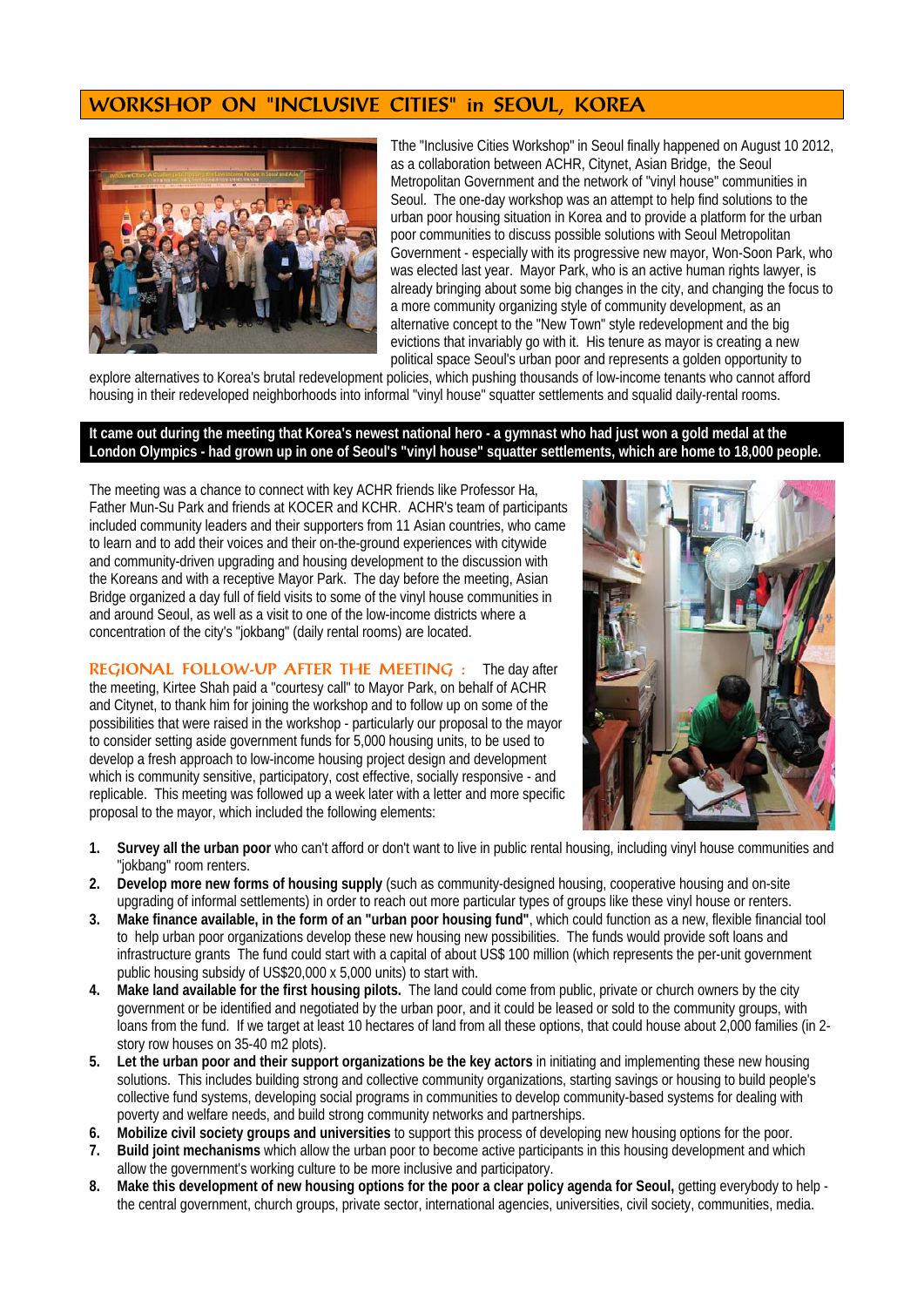# **ACCA PROGRAM UPDATE**

Since participants from so many countries in the Asia network had come to Seoul for the "Inclusive Cities" Workshop, we decided to take advantage of their all being together to organize a half-day ACCA committee meeting, on the following day. This was the last ACCA Committee meeting of the first three-and-a-half year phase of ACCA.

The good news is that just before the meeting in Korea, we learned that a "transitional" sum of US\$ 3.5 million, from the Bill & Melinda Gates Foundation had been granted to ACHR, to continue with the next phase of the ACCA Program for another two years. So the main point of discussion during this meeting was how to build on all the good experiences of the past three years, all the social and economic capital that has been generated, all the strong CDFs that are now in operation, all the partnerships, and all the upgrading and housing project in so



many cities - to carry this work forward? A detailed proposal for how to use this \$3.5 million grant to continue the next phase of ACCA is now being developed and circulated among the ACCA groups in the region for their inputs. In the mean time, here are the final figures for ACCA's first phase:

#### **ACCA PROGRAM FIGURES :** *(Cumulative figures, as of September, 2012)*

- **ACCA activities have been approved in 167 cities** / towns / districts, in 19 countries (this is the number of cities with some kind of city-wide process. This does not include cities with only an isolated or one-off project like Chiang Mai or Gangaw). • **111 big housing projects approved** (Total big project budget approved: US\$ 4,009,767 - which includes 5 projects from the
- ACCA regional revolving loan fund)
- **944 small upgrading projects approved** (Total small project budget approved US\$ 2,189,300)
- **21 Community-driven disaster rehabilitation projects approved in 9 countries :** Cambodia (1 project), Indonesia (2 projects), Nepal (1 project), Burma (3 projects), Philippines (7 projects), Vietnam (3 projects), Sri Lanka (1 project), Thailand (1 project), Pakistan (1 project), Japan (1 project).
- **8 loans from the ACHR Regional Fund, for a total of \$229,700, in 4 countries**, *(see table below for details)*.



**ACCA Regional Revolving Fund Update :** The ACCA regional loan fund has given eight loans so far to different groups in the region. The loans are all given at 4% annual interest, to be repaid in half-yearly repayments, over a four or five year term. One of the innovations of this experimental fund are that the loans are given in US dollars, but the repayments are calculated in local currency, at the exchange rate at the time the loan was made. This makes repayment easier, since the local groups won't lose out by fluctuating exchange rates. So far, all but one of the loans have followed the repayment schedules - most repayments being made in cash, during the workshops or meetings. The table below shows the current status of the fund, as of October, *2012 :* 

|                             | <b>ACCA Regional Loan Fund</b>           |                                                          | (Figures as of October 2012) |                          |                                  |                   |
|-----------------------------|------------------------------------------|----------------------------------------------------------|------------------------------|--------------------------|----------------------------------|-------------------|
| Country                     | Who borrowed?                            | For what project?                                        | <b>LOAN FIGURES</b>          |                          |                                  |                   |
|                             |                                          |                                                          | <b>Total loan</b>            | <b>Total loan amount</b> | <b>Amount repaid</b>             | <b>Balance</b>    |
|                             |                                          |                                                          | amount (US\$)                | (local currency)         | (local currency)                 | (local currency)  |
| <b>Philippines</b>          | <b>HPFPI</b>                             | Roofing loans at the LTHAI<br>project in Mandaue         | 10,000                       | 435,500 Pesos            | 80.404 Pesos<br>(US\$ 1,935)     | 355,096 Pesos     |
| Cambodia                    | <b>CDF Foundation</b><br>(National fund) | Scattered housing loans in<br>Koh Kong Province          | 50,000                       | 202,795,000 Riels        | 37,571,098 Riels<br>(US\$ 9,215) | 182,922,470 Riels |
| Nepal                       | Lumanti                                  | 1 small housing project in<br>Biratnagar                 | 12,500                       | 895,625 Rupees           | 321,757 Rupees<br>(US\$ 3,535)   | 684,839 Rupees    |
| <b>Philippines</b>          | <b>HPFPI</b>                             | Finish last houses in LTHAI<br>project in Mandaue        | 36,000                       | 1,526,400 Pesos          | 17.955 Pesos<br>(US\$ 432)       | 1,508,455 Pesos   |
| Sri Lanka                   | <b>CLAF-Net</b>                          | Scattered housing loans in<br><b>Batticaloa</b>          | 20,000                       | 2,190,000 Rupees         | 200,005 Rupees<br>(US\$ 1,558)   | 1,989,994 Rupees  |
| Sri Lanka                   | <b>CLAF-Net</b>                          | Scattered housing loans in<br>5 cities                   | 50,000                       | 5,475,000 Rupees         | 500,012 Rupees<br>(US\$ 3,895)   | 4,974,987 Rupees  |
| Sri Lanka                   | <b>CLAF-Net</b>                          | Scattered housing loans in<br>Batticaloa and Kilinochchi | 40,000                       | 5,134,400 Rupees         | $\Omega$                         | 5,124,400 Rupees  |
| Cambodia                    | <b>Banteay Mean-</b><br>chey CDF         | Scattered housing loans in<br>Bantey Meancheay Prov.     | 11,200                       | 44,800,000 Riels         | $\theta$                         | 44,800,000 Riels  |
| <b>TOTAL 4</b><br>countries | 8 loans                                  |                                                          | <b>US\$ 229,700</b>          |                          |                                  |                   |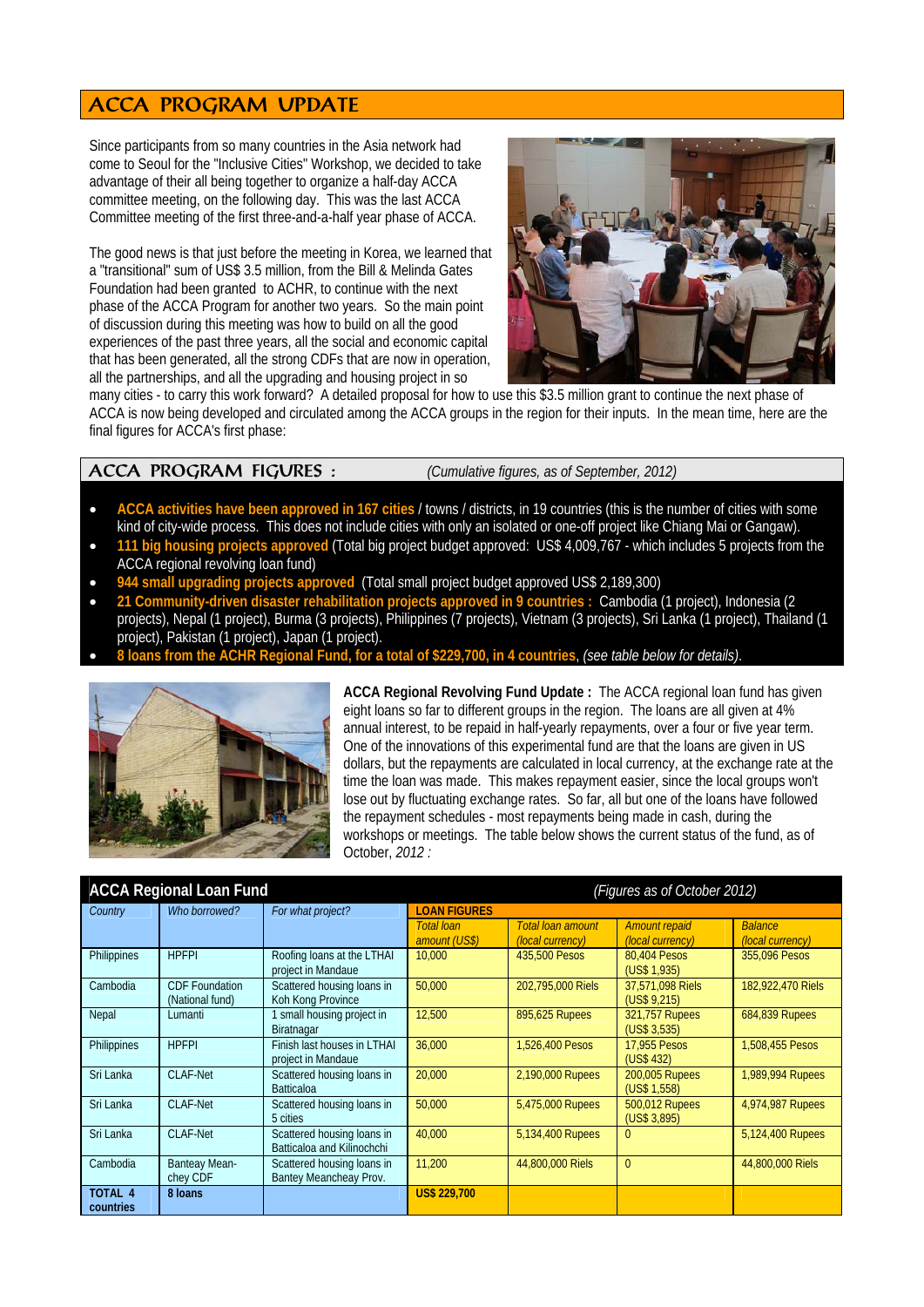# **UPDATES from the URBAN POOR COALITION ASIA (UPCA)**

*Since it was launched in March 2012, in Quezon City, Philippines, the Urban Poor Coalition Asia (UPCA) has been active through several regional activities and loan proposals. Here are some notes from Ruby Papeleras, who is part of the team within the Homeless People's Federation Philippines which is helping coordinate this important new regional platform for sharing, learning and mutual support among Asia's community networks and federations.* 

**Regional visit to Banteay Meanchey Province, in Cambodia (June 25 - 27, 2012)** A group of community representatives from Thailand, the Philippines and Vietnam made UPCA's first field visit to Cambodia in June 2012. The team visited the very active



network of community savings groups in the northern province of Banteay Meanchey, where the provincial CDF (to whose loan capital the communities all contribute 10% of their savings each year), had applied for a loan from the regional loan fund, to support housing improvements in five communities using the compressed soil blocks which the community network is now producing. The team visited all these communities and learned about their upgrading projects. They were accompanied throughout the trip by the mayor of Serey Sophoan, Mr. Oum Reatrey, who has been one of the community network's most enthusiastic and longest-term allies from the local government. The visiting team introduced the new UPCA coalition and decided that 50% of the current housing loan needs in Banteay Meanchey would be met by a loan from the UPCA regional revolving fund and the other 50% would come from the national CDF in Cambodia.

**UPCA's regional revolving fund :** Before and during the UPCA launch in the Philippines, an idea was floated to create a regional fund which would belong to poor community groups in Asia and would support their housing, land acquisition, upgrading, livelihood

and other initiatives - to be managed by the UPCA network with as little bureaucracy and as much flexibility as possible. Instead of just talking, though, several community networks began gathering contributions from their savings members and brought fat envelopes of cash to the Philippines to put in the collection box that was passed around during the meeting. The US\$5,622 that was collected during that meeting - almost all from poor community people themselves - became the UPCA Fund's starting capital. Later on, it was agreed that a sum of US\$ 100,000 that was still available in the ACCA Regional Loan Fund would be added to this, for the UPCA coalition to manage collectively.

Since then, community networks around Asia have been meeting to discuss this new people's coalition, and deciding how much they would contribute to this new regional fund. The Philippines communities have already decided that each savings member will contribute US\$1 each year to the regional fund, while savers in Cambodia and Vietnam will contribute US\$ 25 cents and 30 cents, respectively, per savings member per year. The Thai, Sri Lankan, Mongolian, Laotian and Nepali community groups are still discussing how and how much they will contribute. It's been agreed among the UPCA community networks that all these discussions take time and the groups all need space to understand and consider this new regional financial mechanism that will belong entirely to poor community organizations.

**How the UPCA's loan process works :** A few preliminary ideas have already been discussed about how the regional loan fund process will work. Loan proposals from the community group should include details about proposed plans and activities, and should first be considered among their national networks before being submitted to the regional UPCA committee.



Once UPCA gets the loan applications, they will be circulated for opinions among all the UPCA member countries (which need to send their comments within a week, to respect the urgent needs behind the loan requests). Loan proposals will only be approved after all the UPCA members agree unanimously. The loan decisions should not be simply yes or no, but the loan decisions should be supported by reasons and assistance if the loans have to be sent back for more clarification. Hopefully, the loan ideas for this new people-managed fund will not only come to the UPCA fund in this conventional way, but will also emerge spontaneously through the active process of grassroots exchanges and support between community groups, and in response to a variety of emergencies, opportunities and situations of need which come up.

*For more information about UPCA, please contact ACHR or Ruby Papeleras at e-mail:* **rhaddad67@yahoo.com**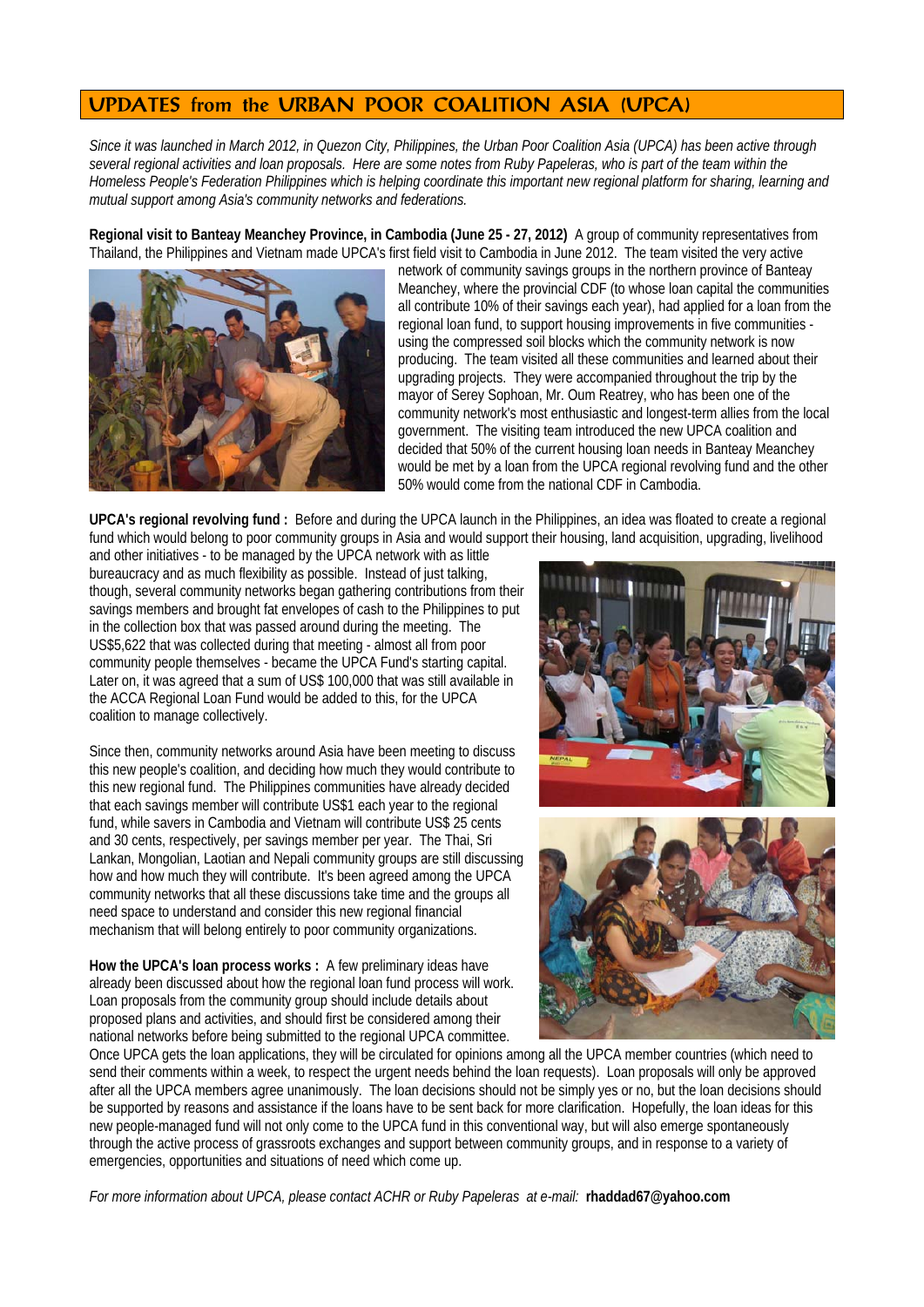## **COMMUNITY ARCHITECTS NETWORK (CAN) UPDATE**

*Community architects around the Asia region continue to be extremely active in many kinds of projects and on many fronts. Here are a few notes on some recent events that have taken place within the Community Architects Network (CAN), as presented by Supawut Boonmahathanakorn ("Tee"), a young Thai architect who has been part of CAN's regional coordinating team.* 

#### **WORKSHOP IN AHMEDABAD, JUNE 23-24 :**

A national meeting of Indian community architects was organized in Ahmedabad, as a collaboration between CAN and Kirtee Shah. The idea was to create a national platform for collaboration among the country's community architect groups working on low-income housing and to introduce these groups to the Asian regional network of community architect (CAN). About 15 architects, professionals and representatives from development organizations involved in housing joined the two-day workshop and made presentations about their work with poor communities in housing and settlement planning projects and discussed how to support each other's work more concretely through the regional network.



- **First day :** The first day of the workshop was taken up with presentations by the participating groups. The groups which presented their work included : Mahila Housing and SEWA trust, Shelter Associates from Pune, Centre for Heritage Management in Ahmedabad, AVAS from Bangalore, Maharashtra Social Housing and Action League (Mashal) from Pune, HUDCO from Delhi, Mr. Balachandran (a planner working in Bhuj after the earthquake), India Habitat Forum (INHAF), People in Centre Consulting, SAATH from Gujarat, Wonder Grass and Rhizome (two groups focusing on bamboo), Habitat Technology Group from Kerala, and Home in the City Program from Bhuj, CURE from Delhi, Sprout from Mumbai, VINYAS from Delhi, and SEED from Delhi. Nad and Tee also presented the work of CAN in Asia, especially the work supporting ACCA projects.
- **Second day :** The second day began with field visits into the old walled city of Ahmedabad and to a housing project being implemented by SEWA's Mahila Housing Trust, and continued with more discussions on a few key points: how the contribution of community architects can be scaled-up - especially in the Indian context? How our work can create changes in the system and how it can be relocated by communities and their support organizations themselves? How the community architecture groups in India can link more among themselves and with the regional groups through CAN and ACHR?



**COMMUNITY BUILDERS TRAINING IN BHUJ, INDIA in DECEMBER :** During the CAN visit to India, the group also had a chance to visit the work of the Hunnarshala Foundation in the city of Bhuj, in western Gujarat, where ACCA is helping support their ongoing citywide community housing and upgrading process. Hunnarshala has been one of the pioneers in promoting the use of traditional building knowledge and local artisanship in both earthquake rebuilding and ordinary housing construction. After some discussions, it was agreed that CAN and Hunnarshala will jointly organize a training workshop for communtiy-based builders and craftspeople in Bhuj, some time in December 2012. On the way to and from Bhuj, the visiting community builders will also be able to visit community-managed and built housing projects being implemented by ASAG in Ahmedabad and by the NSDF/Mahila Milan/SPARC alliance in Mumbai. It

has been proposed that two participants from each country (one community builder and one architect) be invited to join this workshop. For more information, please contact Tee.

**CAN at WUF in ITALY in SEPTEMBER:** On September 5th, a training event for community architects entitled "Participatory Design for Slum upgrading and Inclusive City Building" was held at the sixth World Urban Forum in Naples, Italy. The event, which was jointly organized by Architects Without Boarders UK and UN-Habitat, was a chance to bring together experiences of participatory design and planning of houses, communities and whole cities. The workshop drew a good crowd of about 100 people, and Tee, May Domingo and Sonia Cardornigara shared their experiences with community housing design and settlement planning in the Philippines and in other countries within the CAN network. UN-Habitat has plans to compile the cases and stories that were presented in this dialogue in Naples into a publication, and has asked CAN and asked CAN to contribute our experiences and keep in touch with this global network.

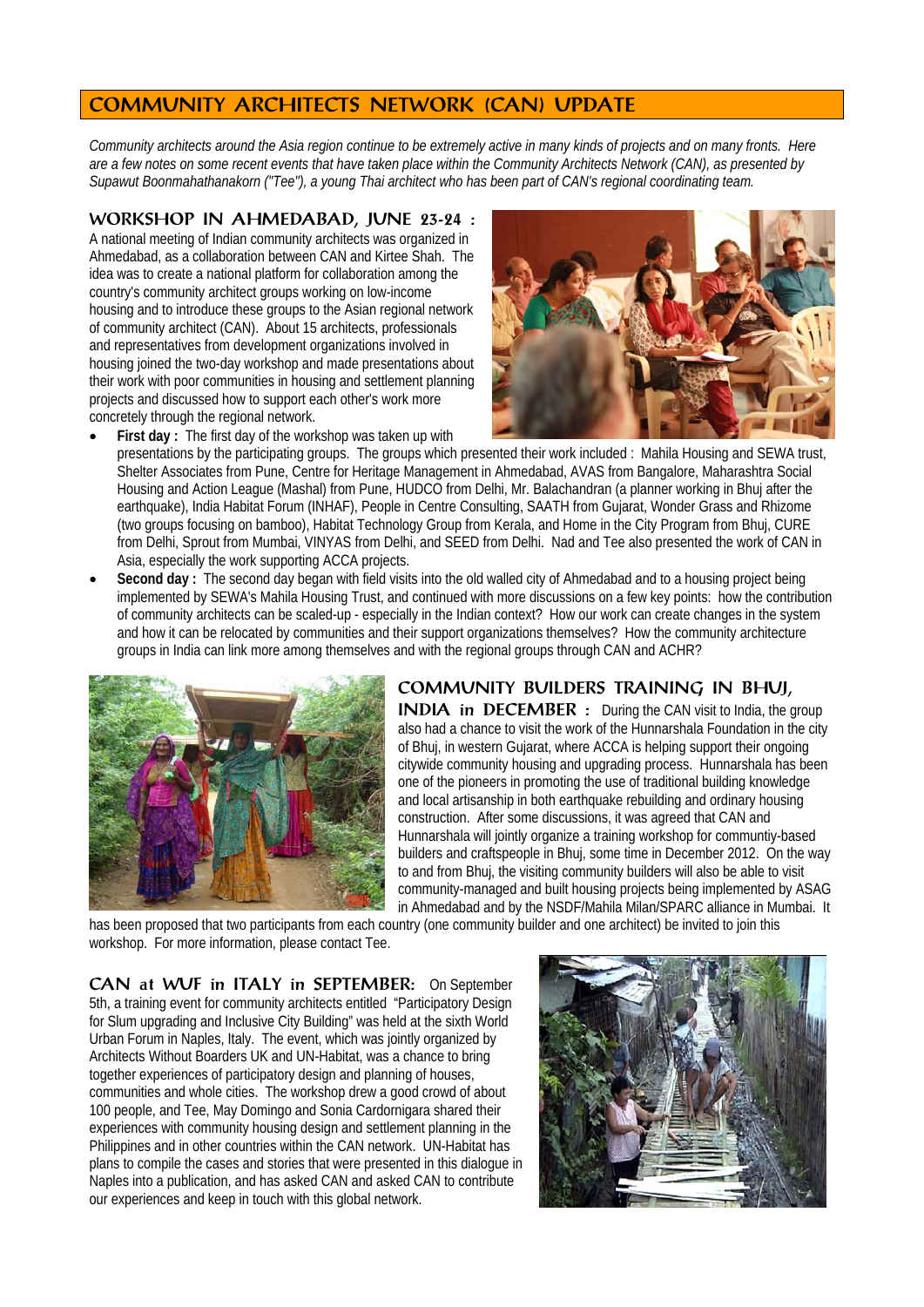

**NEW CAN BOOKLET FOR WUF NAPLES :** For the World Urban Forum event in Naples, the CAN network prepared a new 24-page booklet entitled, "Let people be the solution", which is full of stories, plans, drawings and colorful photos which describe the work of many of the community architect groups that are part of the CAN network around Asia - work that involves community and citywide mapping, settlement upgrading, comprehensive site planning, community builders training, engaging with academic institutions and sharing knowledge and communicating.

*This booklet can be downloaded from the ACHR website, or else contact Tee at* **architect\_once@hotmail.com** 

**WORKSHOP WITH RIVERSIDE COMMUNITIES IN KATHMANDU, AUGUST 6-15:** The eviction crisis which is affecting some 2,500 poor families living in 17 informal settlements along the banks of the Bagmati River in

Kathmandu, is continuing, as the government pushes ahead with a big project to revitalize the badly polluted river. The project, which involves developing drains, water treatment plants, roads and public green spaces along the river, calls for the eviction of all those informal settlements. Despite protests, court cases and negotiations at all levels, the first of these Bagmati settlements - Thapathali - was brutally demolished in May and 258 families lost their houses and everything they possessed. Some of these families have been relocated to termporary shelters, but when neignboring communities protested the presence of these poor, low-caste relocatees and threatened to burn down their tents, they were moved again. But about 50 households are still camping out on the rubble of their old houses in Thapathali.

After a visit by ACHR ,SDI, CAN and Lumanti, plans were set to organize a workshop to explore alternative housing solutions for these embattled riverside settlements (including on-site upgrading, reblocking, land-sharing and land readjustment) and to use these alternative plans and ideas to negotiate for a better and more viable solution than relocating all those people to hostile relocation sites and deepening their poverty. The week-long workshop, which was jointly organized by Lumanti, the community federations and the local and regional groups of community architects, was held in August (August 6-15). The workshop proposed a holistic approach to redeveloping the housing along the whole length of the river, in which the communities would move back 20 meters from the river bank to make room for the project, and then redevelop more densely-planned forms of housing along those smaller strips of land. That would mean the Bagmati communities would returning 61% of land they now occupy to the government and retain only 39% of the land for their community housing.

These proposals and negotiatios got a big boost when Mr. Keshav Sthapit, Kathmandu's former mayor and a strong ally of the community movement in Kathmandu, was appointed as Commissioner for the Kathmandu Valley Development Authoirty, and put in charge of managing the resettlement of the Bagmati families. It was also agreed in the workshop that this kind of participatory exploration of alternative "win-win" housing options - which work for both the city and the poor communities - should be explored not only in the settlements along the river, but in all the other informal settlements around the city.

*(Nad has prepared a detailed report about this workshop, filled with photos, plans and drawings. Please contact ACHR for a copy)* 



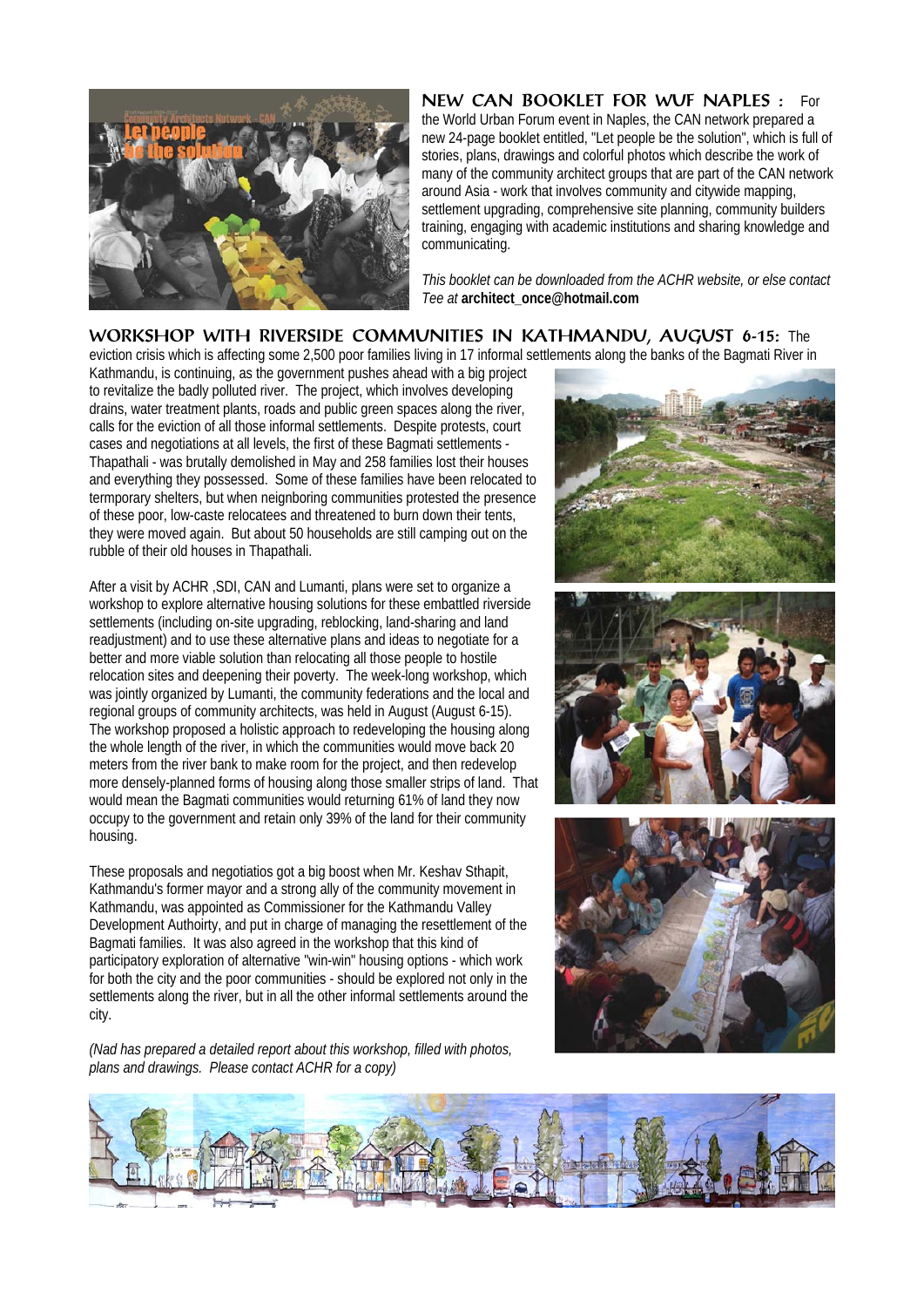#### **E-NEWS BRIEFS**



**TIBET HERITAGE FUND NEWS :** Pimpim de Azevedo, who is one of the founders of the Tibet Heritage Fund, has been dividing her time between her studies and her work in China and India - and is about to get her Masters degree!

#### **WORLD HABITAT DAY in THAILAND and CAMBODIA :**

October 1st was the official "World Habitat Day", which UN-Habitat has graced this year with yet another anodyne theme, *"Changing cities, building opportunities."* But as usual, the Thai community networks have planned such a lot of events, project inaugurations, seminars and workshops that they have made the whole month of October "World Habitat Month". In Cambodia, the Community Savings Network of Cambodia (CSNC) and their NGO partner, Community Development Foundation (CDF - formerly UPDF) are likewise planning a series of ribbon-cuttings, seminars, meetings and project inaugurations to go with the global attention on housing for the homeless. The community CDF network in Vietnam will also be organizing a national event with ACVN at the end of their own "World Habitat Month" (October 28-31).

#### **SCALING UP HOUSING FINANCE IN THE PHILIPPINES:**

Somsook spent a week (October 1-5) in Manila, working as a consultant to discuss with friends at the Social Housing Finance Corporation (SHFC) ideas about how to scale up the reach of the Community Mortgage Program (CMP - which is under the SHFC) and how to make it a less project--based and a more flexible and more citywide land and housing finance system. In the past twenty years, the CMP has provided land and housing loans to about 200,000 households across the country - a drop in the ocean

compared to the staggering scale of urban poor housing needs. Their plan now is to give the CMP a big push, and target a total of 850,000 households by 2016, which would represent about one-third of the country's urban slum dwellers. It's no surprise that the National Housing Authority's idea for achieving this target is to house all those families in contractor-built medium-rise buildings ("MRBs") and relocation sites. So one of the week's crucial points of discussion was how to move beyond this existing model and to embrace a more citywide approach to solving these housing problems, with strong participation of communities and local authorities, in which the physical form those 850,000 CMP-financed housing units could take many forms, including on-site upgrading, land-sharing, reblocking, relocation, presidential "proclamation" sites - and those MRBs might be one option



among all these possible solutions. But the important point is to open up the space for communities to work out for themselves what kind of housing they want and what kind of land tenure arrangements they can negotiate.



**MINH CHAU JOINS ACHR STAFF : We have a new face** at the ACHR secretariat in Bangkok. Minh Chau, who is an ACHR friend of very long standing, has moved back to Asia from France with her family and has been working with the ACHR secretariat in Bangkok since early of September, as Somsook's assistant. Minh Chau started working with ACHR in 1990, on the coalition's very first project to experiment with community-driven slum upgrading in Ho Chi Minh city, in an area called Hiep Thanh. At that time, she was a government official in the city's Land and Housing Department, but she was very passionate about working with urban poor community groups, and that inspired her to continue to work with ACHR ever since. In 1994, Minh Chau got a Fulbright Scholarship to do her masters in City and Regional Planning (MRP) at Cornell University, in USA. When she returned to Vietnam, she became an advisor to Enda Vietnam and was one of

the key people to help start of the Five provincial cities project in 2000, which promoted community-based approaches in those cities, with funding support from UNDP and some technical support from ACHR. Those five cities became the nucleus for what was to become the national CDF network, which has now grown to some 30 cities. In 2002, Minh Chau moved with her husband Henri and her two children to live France, but continued to be very actively involved in the process in Vietnam, through e-mail and frequent working trips home. *(That's Minh Chau, on the right right side of the photo, during a housing workshop in Kim Duc Commune in Viet Tri, in December 2008)* 

**IIED's NEWEST BOARD MEMBER** : Somsook has been invited to join the board of the Institute for Environment and Development (IIED), and will be going to London for her first board meeting in November 2012.